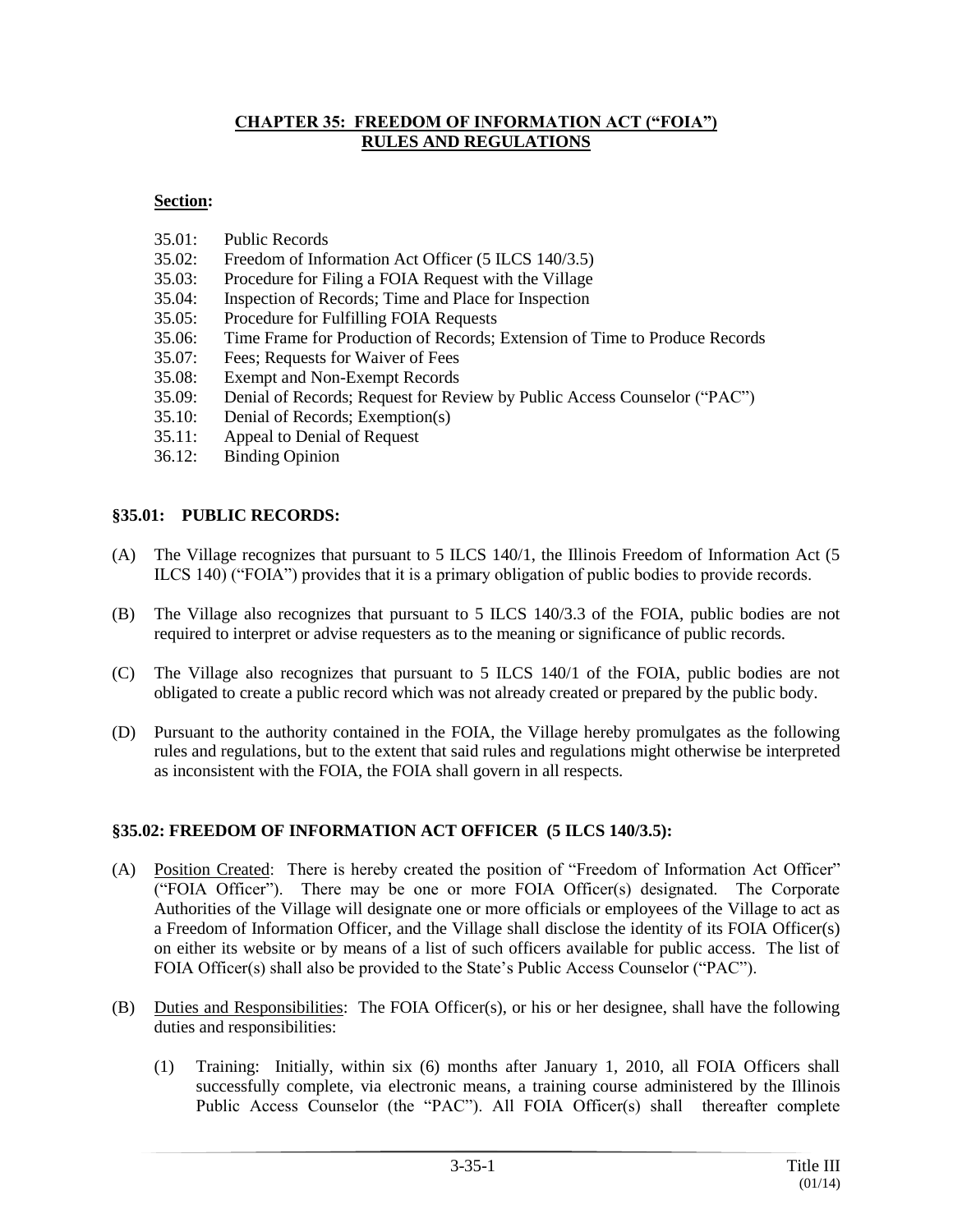additional training on an annual basis. New FOIA Officers must complete the curriculum within thirty (30) days after their appointment to the position.

- (2) The FOIA Officer shall be responsible for:
	- (a) Receiving FOIA requests;
	- (b) Ensuring timely responses to FOIA requests;
	- (c) Issuing FOIA responses;
	- (d) Developing a list of documents or categories of records that the Village will immediately disclose upon request;
	- (e) Meeting with requesters to inspect records in his or her presence.
- (3) Upon receiving a FOIA request, the FOIA Officer shall do the following:
	- (a) Note the date the Village received the written request;
	- (b) Compute the day on which the period for response will expire and make a notation of that date on the written request;
	- (c) Maintain an electronic or paper copy of a written request, including all documents submitted with the request until the request has been complied with or denied; and
	- (d) Create a file for the retention of each original request, a copy of the response, a record of written communications with the requester, and a copy of other related communications.
- (4) The FOIA Officer or his or her designate is authorized to issue notices of extension of time for production of records as well as notices of denial of production of records.
- (C) Posting of FOIA Officer and Related Information (5 ILCS 140/4): In compliance with the provisions of the Illinois FOIA, the Village shall prominently display at its administrative office at the Village Hall, make available for inspection and copying, and send through the mail, if requested, any or all of the following:
	- (1) A brief description of itself, including a short summary of its purpose, a block diagram giving its functional subdivisions, the total amount of its operating budget, the number and location of all of its separate offices, the approximate number of full and part-time employees, and the identification and membership of any board, commission, committee, or council which operates in an advisory capacity relative to the operation of the public body, or which exercises control over its policies or procedures, or to which the public body is required to report and be answerable for its operations; and
	- (2) A brief description of the methods whereby the public may request information and public records, a directory designating the Freedom of Information Officer or Officers, the address where requests for public records should be directed, and any fees allowable under the FOIA.
	- (3) The Village shall also post this information on any website the Village maintains.

## **§35.03: PROCEDURE FOR FILING A FOIA REQUEST WITH THE VILLAGE:**

(A) Pursuant to the Freedom of Information Act ("FOIA") (5 ILCS 140), requests for inspection of or copies of records shall be made in writing and directed to the Village's FOIA Officer, but no standard form for such request is required. Requests may be made by mail, electronic mail,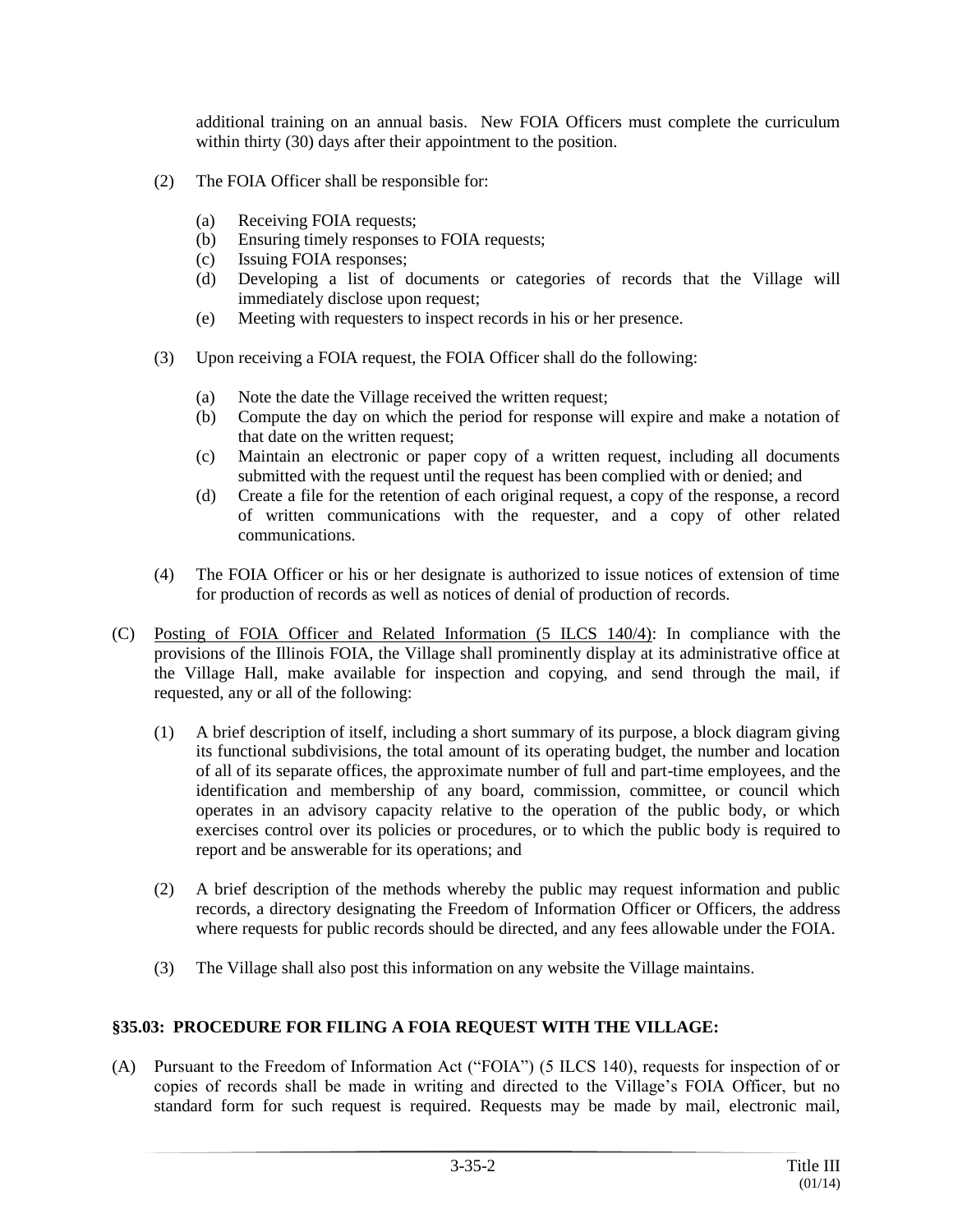facsimile request, or personal delivery of a written request. If a requester wishes, the FOIA Officer will provide the requester with a "Freedom of Information Act Request Form" for his or her use. The FOIA Officer, at his or her discretion, may also consider verbal FOIA requests.

- (B) Questions regarding access to Village records shall be directed to the FOIA Officer, or his or her designate. In consideration of the type, size, and complexity of the document(s) requested, it may be necessary for a requester to make an appointment with the FOIA Officer to answer questions or review documents.
- (C) Recurrent Requesters:
	- (1) Pursuant to Section 5 ILCS 140/2(g) of the FOIA, a "recurrent requester" is defined as one who "in the 12 months preceding the request, has submitted to the same public body (i) a minimum of 50 requests for records, (ii) a minimum of 15 requests for records within a 30 day period, or (iii) a minimum of 7 requests for records within a 7-day period", excepting requests made by news media a non-profit, scientific, or academic organizations "when the principal purpose of the requests is (i) to access and disseminate information concerning news and current or passing events, (ii) for articles of opinion or features of interest to the public, or (iii) for the purpose of academic, scientific, or public research or education".
	- (2) Within five (5) business days after receipt of a request from a "recurrent requester", the Village shall notify the requester in writing: (a) that the Village is treating the request as a request under 5 ILCS  $140/2(g)$  ("recurrent requester") of the FOIA, (b) the reason(s) the request is being treated in this way, and (c) that the Village will send its initial response to the request within twenty-one (21) days of receipt of the request.
	- (3) Within twenty-one (21) business days after receipt of such a request, the Village shall again respond to the requester, which response shall include an estimate of time required to fulfill the request; an estimate of the fees to be charged, and other estimated costs, and, if applicable, notification that the requester may be required to pay the fees and charges in full before the requested records are copied; and/or notification that the request is unduly burdensome and extend an opportunity to the requester to reduce the request to a manageable proportion; or provide the requested records.
	- (4) If the requested records were not provided to the requester within the aforesaid twenty-one (21) business day period, unless the records are exempt from disclosure, the requested records shall be sent to the recurrent requester within a reasonable period thereafter, considering the size and complexity of the request.

## **§35.04: INSPECTION OF RECORDS; TIME AND PLACE FOR INSPECTION:**

- (A) The FOIA Officer or his or her designee shall obtain the file or files requested and allow the requester to inspect them in his or her presence. Should the requester request copies of all or a portion of the information, the requester must indicate in writing, or on the FOIA request form what copies are desired, and the FOIA Officer or his or her designee will make the requested copies and provide them to the requester within the time frame prescribed by the FOIA, provided, however, that such information is not determined to be exempt.
- (B) For any request made to inspect and/or photocopy a public record containing information that is both exempt from disclosure and not exempt from disclosure, the Village shall make only the non-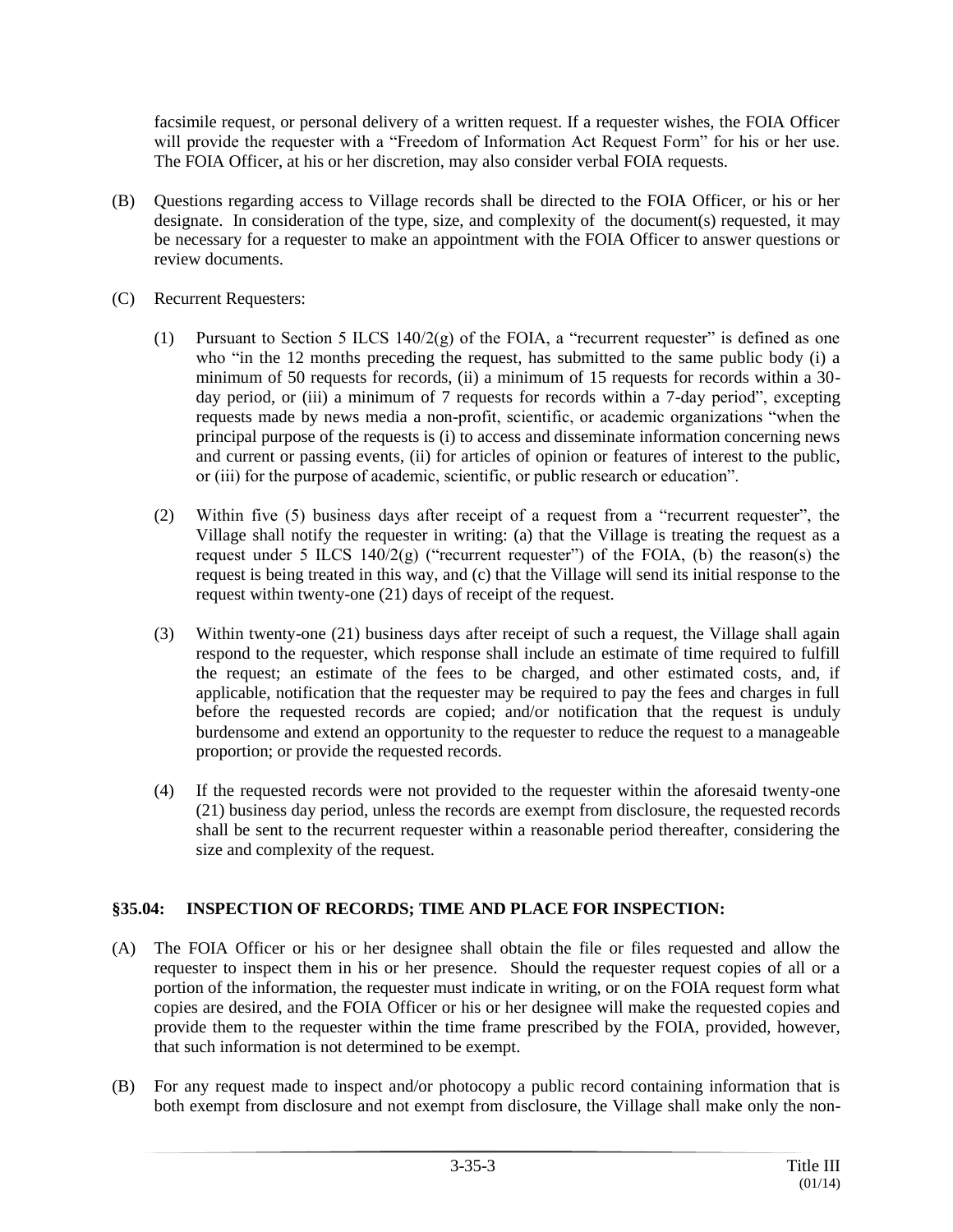exempt information available for inspection and/or photocopying by redacting the exempt information from the document.

- (C) Hours: Public records may only be inspected at the Village Hall during the hours when it is regularly open.
- (D) Business Days: Monday through Friday, both inclusive, except holidays, as defined or fixed by any statute of the State are hereby declared to be "business days".
- (E) Search, Location and Reproduction of Records: Only Village personnel shall be permitted to search Village files to locate records requested, and only Village personnel shall be permitted to operate Village equipment to reproduce the requested copies.

## **§35.05: PROCEDURE FOR FULFILLING FOIA REQUESTS:**

Upon receiving a FOIA request, the FOIA Officer, or his or her designee, shall:

- (A) Note the date the Village received the written request;
- (B) Compute the day on which the period for response will expire and make a notation of that date on the written request (5 business days, or for requests for commercial purposes or for requests made by "recurrent requesters" as defined herein, 5 business days for an initial response, with a follow-up response within 21 days after receipt of the request, and a final response within a reasonable period thereafter, considering the size and complexity of the request);
- (C) Maintain an electronic or paper copy of a written request, including all documents submitted with the request until the request has been complied with or denied;
- (D) Meet with requesters, if necessary, to inspect records in his or her presence;
- (E) Create a file for the retention of each original request, a copy of the response, a record of written communications with the requester, and a copy of other related communications;
- (F) Assemble and duplicate the requested records, except for records which are exempt, and redact any records which may be partially exempt, and/or coordinate retrieval of the requested records with the facility storing the records for the Village;
- (G) Keep, and/or request from the designated personnel, and maintain a record of those hours which were spent by personnel in retrieving a requested record; and
- (H) Notify the requester in writing of the status of production of the requested records, i.e., that such records are ready and available for the requester, that production of the records is denied in whole or in part and the reasons therefor, and/or the amount of any fees and/or costs associated with the request, where applicable, prior to copying and/or production of such requested records, and whether such fees and/or costs must be paid by the requester prior to the Village's copying of such records.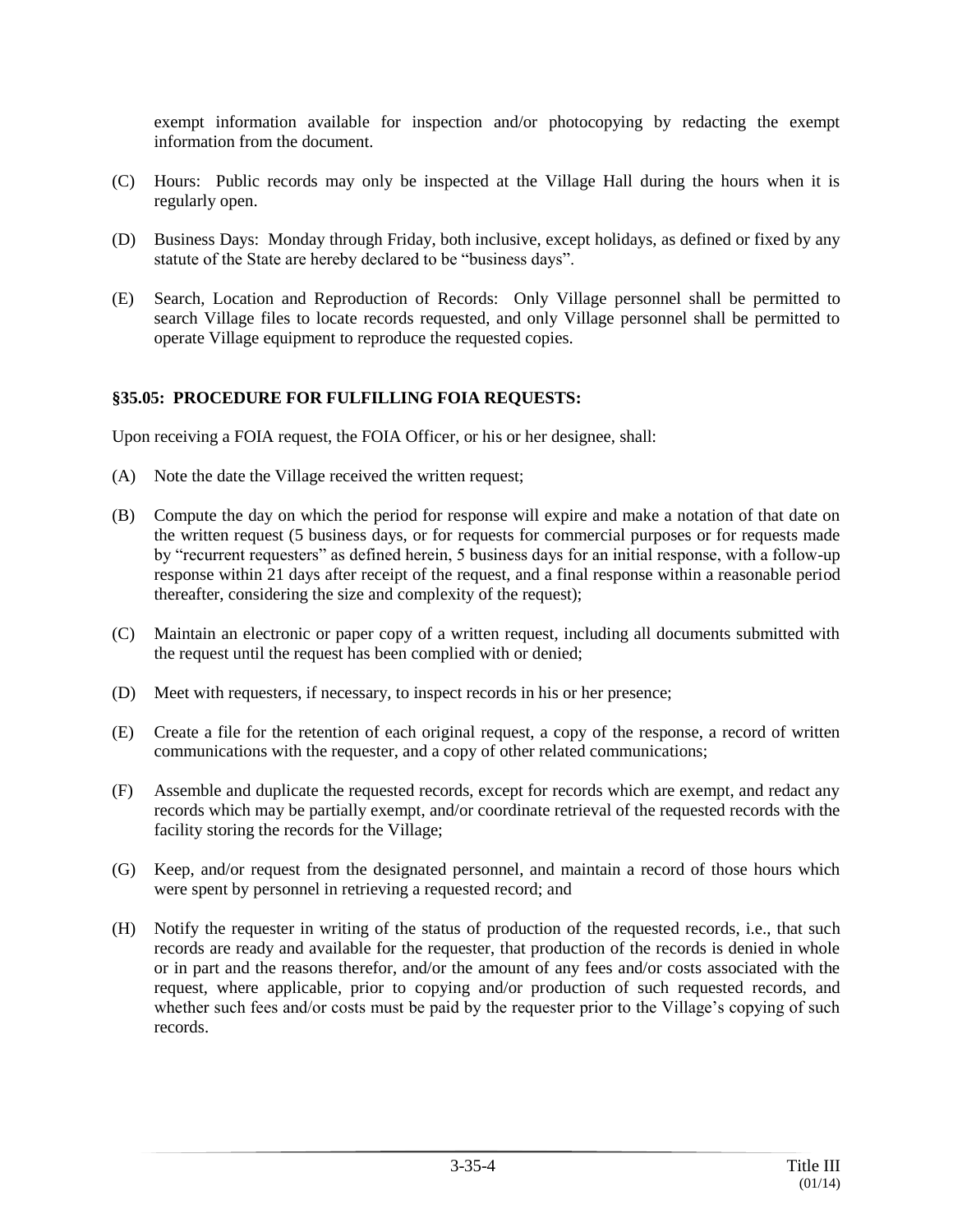#### **§35.06: TIME FRAME FOR PRODUCTION OF RECORDS; EXTENSION OF TIME TO PRODUCE RECORDS:**

- (A) Pursuant to the FOIA, the Village is generally required to produce the requested records within five (5) business days of receipt of the request, excluding the day the request was received by the Village, except where the request is made for commercial purposes, and except where the request is made by a "recurrent requester" as provided in this Chapter.
- (B) "Commercial enterprise" as used in the Illinois Freedom of Information Act (FOIA) shall include both profit and not-for-profit ventures, organizations and entities. The Village may inquire as to whether the records requested are sought to advance a commercial purpose, and if a requester attempts to procure a public record for a commercial purpose without disclosing that the use is for a commercial purpose, that constitutes a violation of the FOIA. (5 ILCS 140/3.1) The Village's response to such commercial requests shall be as follows:
	- (1) Within twenty-one (21) business days after receipt of such a commercial request, the Village shall respond in writing to the requester, which response shall include an estimate of time required to fulfill the request; an estimate of the fees to be charged, and other associated costs as provided in Section 1-17-7 of this Chapter, and, if applicable, notification that the requester may be required to pay the fees and charges in full before the requested records are copied; and/or notification that the request is unduly burdensome, extending an opportunity to the requester to reduce the request to a manageable proportion; or provide the requested records.
	- (2) If the requested records were not provided to the commercial requester within the aforesaid twenty-one (21) business day period, unless the records are exempt from disclosure, the requested records shall be sent to the commercial requester within a reasonable period thereafter, considering the size and complexity of the request.
- (C) Notwithstanding the foregoing, if a request is delivered on a day which is not a business day, or after the close of business, the request shall be deemed made on the first business day subsequent thereto.
- (D) If, upon review of the request, the FOIA Officer, or his or her designee, finds that he or she is not able to compile all of the necessary information immediately, another time may be arranged within the prescribed time frame for the requester to return to receive a response to the request.
- (E) The FOIA Officer, or his or her designee, may extend the time limit for responding to a request by an additional five (5) business days where:
	- (1) The requested record is in a place other than the office in charge of the record.
	- (2) The request requires an extensive search.
	- (3) The records have not been found in time and additional efforts are necessary to retrieve them.
	- (4) The record requires examination to determine if it should be exempt from viewing.
	- (5) Compliance with the request would cause undue burden or interfere with the operations of the Village. (Repeated requests for the same information by the same person shall be deemed unduly burdensome under this provision).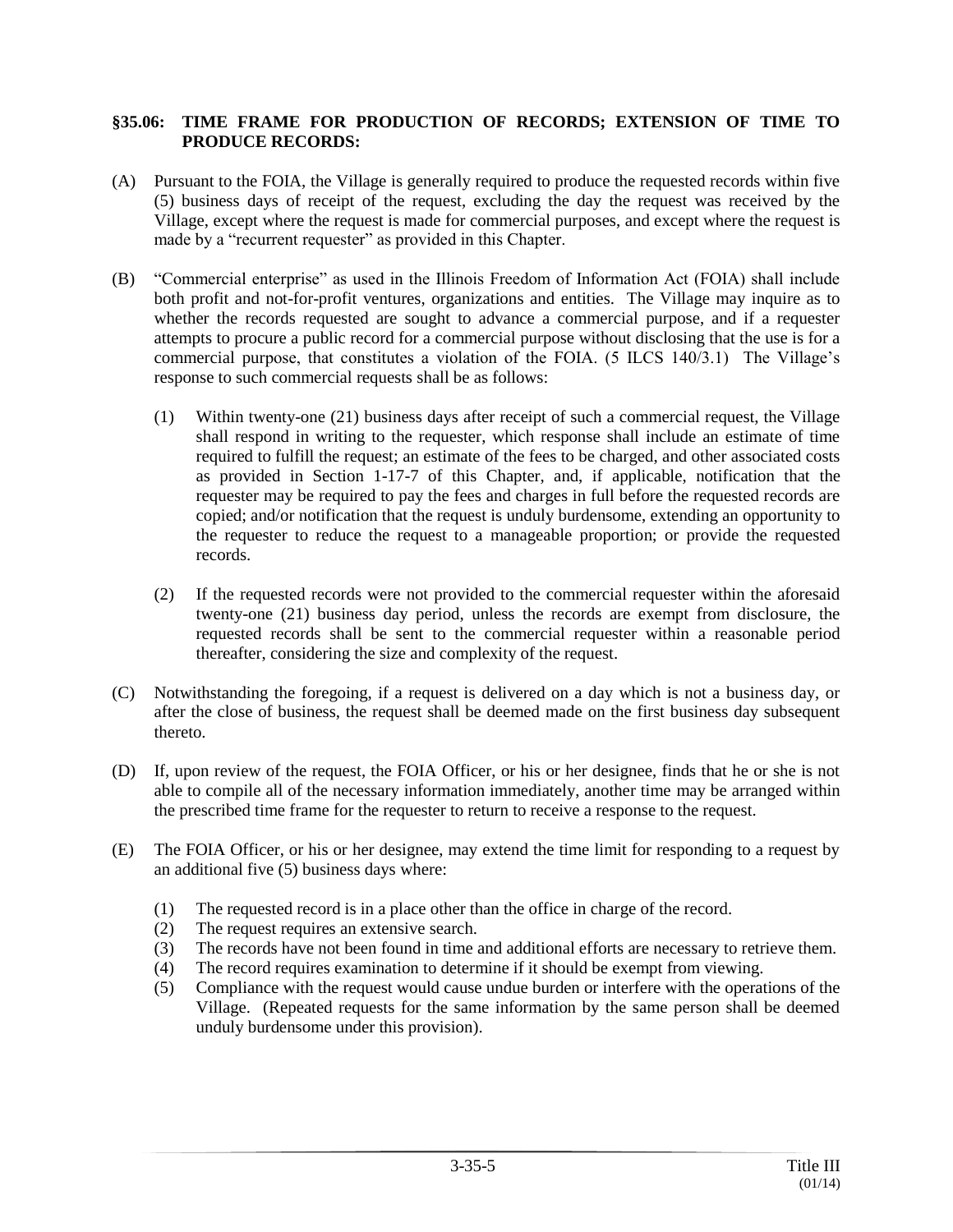(F) If it is necessary to extend the time limit for production of records, the requester will be notified in writing by the FOIA Officer or his or her designee within five (5) business days of receipt of the request and such notice will give the reason for the extension. Failure to respond to the request within five (5) business days is considered a denial of the request.

# **§35.07: FEES; REQUESTS FOR WAIVER OF FEES:**

- (A) Each requester is required pay to the Village the appropriate fees for copies of Village records and will receive a receipt for same. In the case of commercial requests, a requester shall also be required to pay to the Village other charges as set forth below. No records will be distributed to the requester unless and until all charges associated with the request are paid to the Village in full. The Village will charge the following fees as set forth in the FOIA:
	- (1) Black and white, letter or legal size copies: There is no charge for providing the initial 50 pages, after which the cost will be \$.15 per page.
	- (2) Color or Irregular Sized Copies: The fee for color or irregular sized copies shall be the actual cost incurred by the Village for reproducing the records.
	- (3) Certification of document: The fee for certification of a document shall be \$1.00.
	- (4) Records in Electronic Format: If the Village maintains the respective document(s) in electronic format, such document(s) must be furnished in the electronic format if the requester so requests. The Village is not required to produce records kept in electronic format in an alternate manner. The fee charged for producing records in an electronic format shall be the actual cost incurred by the Village for purchasing the recording medium.
	- (5) With respect to requests for commercial purposes, in addition to the fees set forth in subsections (1) through (4) above, such requesters shall also be required to pay the following:
		- (a) The requester shall be required to pay to the Village ten dollars (\$10.00) per hour for each hour after the first eight (8) hours spent by personnel in searching for or retrieving a requested record.
		- (b) The requester shall be required to pay to the Village the actual cost of retrieving and transporting public records from an off-site storage facility when the public records are maintained by a third-party storage company under contract with the Village.
		- (c) With respect to those charges provided for in subsections (a) and (b) above, the Village shall provide to the requester an accounting of all fees, costs, and personnel hours expended in connection with the request.
- (B) All payments for production of records shall be made in the form of cash or certified or cashier's check made payable to the Village.
- (C) Requests to waive any fee(s) for reproduction of document(s) must be made in writing to a FOIA Officer of the Village and must state how the information requested "primarily benefits the general public". The FOIA Officer shall be authorized to determine whether such request for a waiver shall be honored.
- (D) Each copy, other than electronic media, may be certified if requested and paid for by the requester. Documents may be furnished without charge if the requester is unable to pay for them, and the purpose of such request is determined by the FOIA Officer to be in the public interest.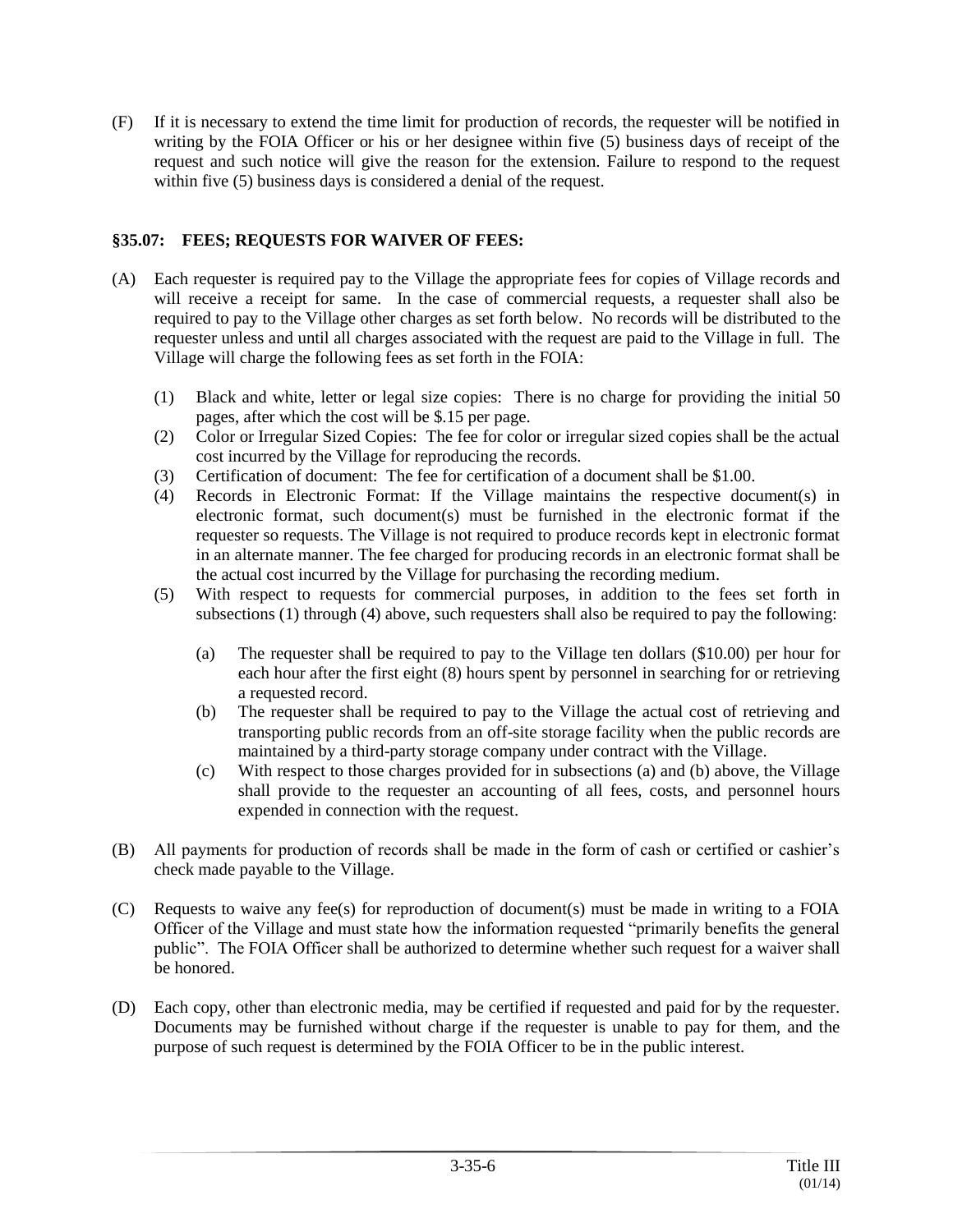### **§35.08: EXEMPT AND NON-EXEMPT RECORDS:**

- (A) The FOIA Officer, or his or her designee, may not give out information which is in a file marked by an asterisk (\*) in the catalogue of existing files. This information has been predetermined to be exempt from disclosure under the Illinois Freedom of Information Act.
- (B) Any record marked with a double asterisk (\*\*) has been determined to be partially exempt. One or more authorized officers or employees of the Village shall review the file and will provide any nonexempt information to requester. Records having both exempt and non-exempt material shall be provided to the requester in a redacted format revealing only the non-exempt material.
- (C) In addition, while not so marked, information may not be disclosed if it falls within one or more of the following exempt categories:
	- (1) Disclosure of the requested information is specifically prohibited by Federal or State law or rules and regulations implementing Federal or State law [5 ILCS 140/7(1)(a)].
	- (2) The information requested is "private information" unless disclosure is required by another provision of the FOI Act, a State or Federal law, or a court order  $[5$  ILCS  $140/7(1)(b)$ ]
	- (3) The information requested is a file(s), document(s), and/or other data or database(s) maintained by one or more law enforcement agencies and specifically designed to provide information to one or more law enforcement agencies regarding the physical or mental status of one or more individual subjects. [5 ILCS 140/7(1)(b-5)/P.A. 96-0558]
	- (4) The document(s) requested relate to personal information contained within public records, the disclosure of which would constitute a clearly unwarranted invasion of personal privacy, unless the disclosure is consented to in writing by the individual subjects of the information. "Unwarranted invasion of personal privacy" means the disclosure of information that is highly personal or objectionable to a reasonable person and in which the subject's right to privacy outweighs any legitimate public interest in obtaining the information. The disclosure of information that bears on the public duties of public employees and officials shall not be considered an invasion of personal privacy.  $[5 \text{ ILCS } 140/7(1)(c)]$
	- (5) The document(s) requested are in the possession of the public body and were created in the course of administrative enforcement proceedings, and any law enforcement or correctional agency for law enforcement purposes, and that disclosure would do one or more of the following [5 ILCS 140/7(1)(d)]:
		- (a) interfere with pending or actually and reasonably contemplated law enforcement proceedings conducted by any law enforcement or correctional agency that is the recipient of the request;
		- (b) interfere with active administrative enforcement proceedings conducted by the public body that is the recipient of the request;
		- (c) create a substantial likelihood that a person will be deprived of a fair trial or an impartial hearing;
		- (d) unavoidably disclose the identity of a confidential source, confidential information furnished only by the confidential source, or persons who file complaints with or provide information to administrative, investigative, law enforcement, or penal agencies; except that the identities of witnesses to traffic accidents, traffic accident reports, and rescue reports shall be provided by agencies of local government except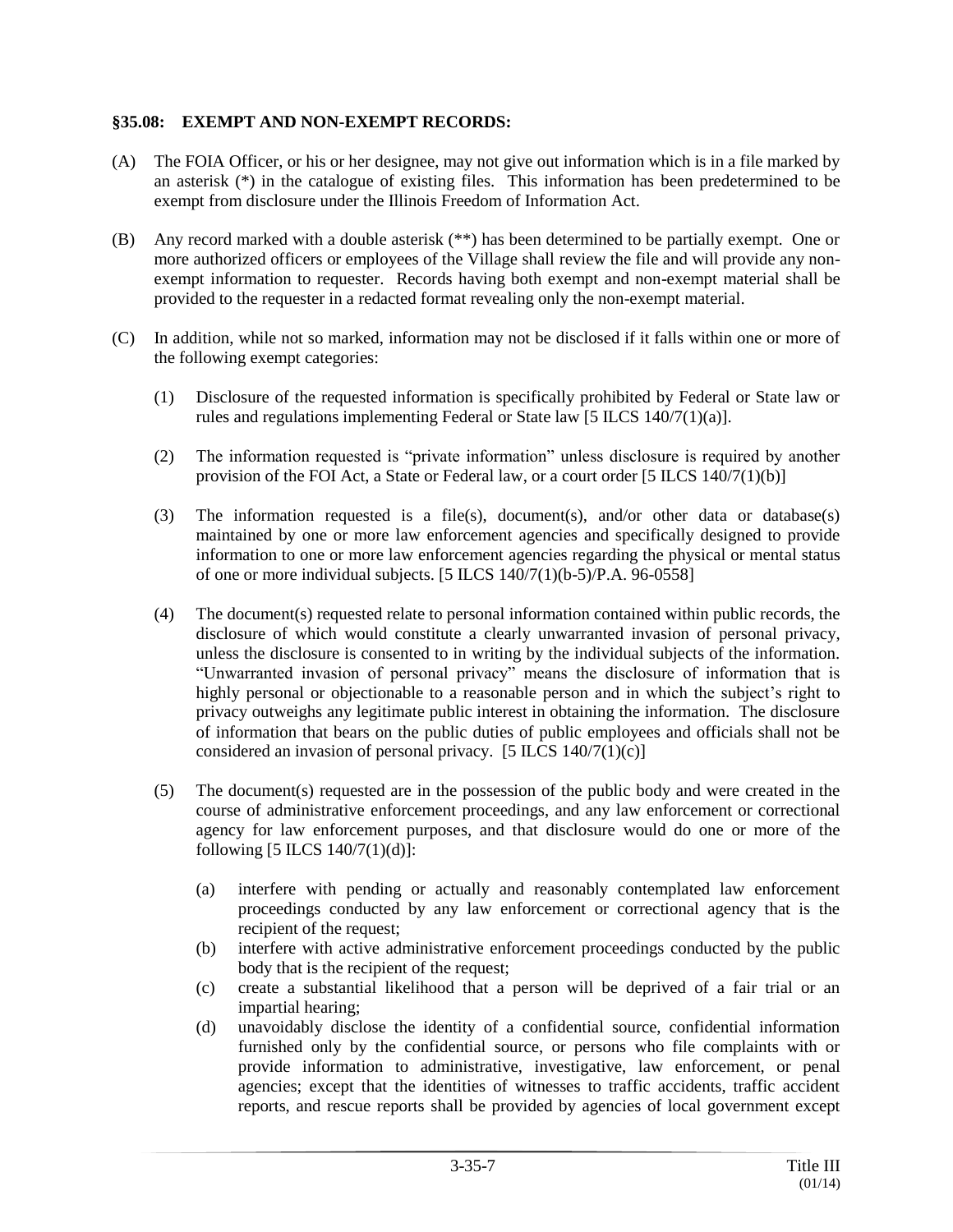when disclosure would interfere with an active criminal investigation conducted by the agency that is the recipient of the request;

- (e) disclose unique or specialized investigative techniques other than those generally used and known or disclose internal documents of correctional agencies related to detection, observation or investigation of incidents of crime or misconduct, and disclosure would result in demonstrable harm to the agency or public body that is the recipient of the request;
- (f) endanger the life or physical safety of law enforcement personnel or any other person; or
- (g) obstruct an ongoing criminal investigation by the agency that is the recipient of the request.
- (6) The document(s) requested are records that relate to or affect the security of correctional institutions and detention facilities [5 ILCS 140/7(1)(e)].
- (7) The document(s) requested are preliminary drafts, notes, recommendation, memoranda and other records in which opinions are expressed, or policies or actions are formulated, except that a specific record or relevant portion of a record shall not be exempt when the record is publicly cited and identified by the head of the public body.[5 ILCS 140/7(1)(f)]
- (8) The document(s) requested would disclose trade secrets and commercial or financial information obtained from a person or business where the trade secrets or commercial or financial information are furnished under a claim that they are proprietary, privileged or confidential, and that disclosure of the trade secrets or commercial or financial information would cause competitive harm to the person or business, and the claim directly applies to the records requested, including all trade secrets and commercial or financial information obtained by a public body, including a public pension fund, from a private equity fund or a privately held company within the investment portfolio of a private equity fund as a result of either investing or evaluating a potential investment of public funds in a private equity fund. This exemption does not apply to the aggregate financial performance information of a private equity fund, nor to the identity of the fund's managers or general partners. This exemption does not apply to the identity of a privately held company within the investment portfolio of a private equity fund, unless the disclosure of the identity of a privately held company may cause competitive harm. Nothing contained in this exemption is to be construed to prevent a person or business from consenting to disclosure. [5 ILCS  $140/7(1)(g)$ ].
- (9) The document(s) requested constitute proposals or bids for a contract, grant or agreement, including information which if it were disclosed would frustrate procurement or give an advantage to any person proposing to enter into a contract or agreement with the body, until an award or final selection is made. Information prepared by or for the body in preparation of a bid solicitation is exempt until an award or final selection is made  $[5$  ILCS 140/7(1)(h)].
- (10) The document(s) requested are valuable formulae, computer geographic systems, designs, drawings or research data obtained or produced by any public body when disclosure could reasonably be expected to produce private gain or public loss. The exemption for "computer geographic systems" does not extend to requests made by news media as defined in Section 2 of the FOIA when the requested information is not otherwise exempt and the only purpose of the request is to access and disseminate information regarding the health, safety, welfare, or legal rights of the general public  $[5$  ILCS  $140/7(1)(i)$ ].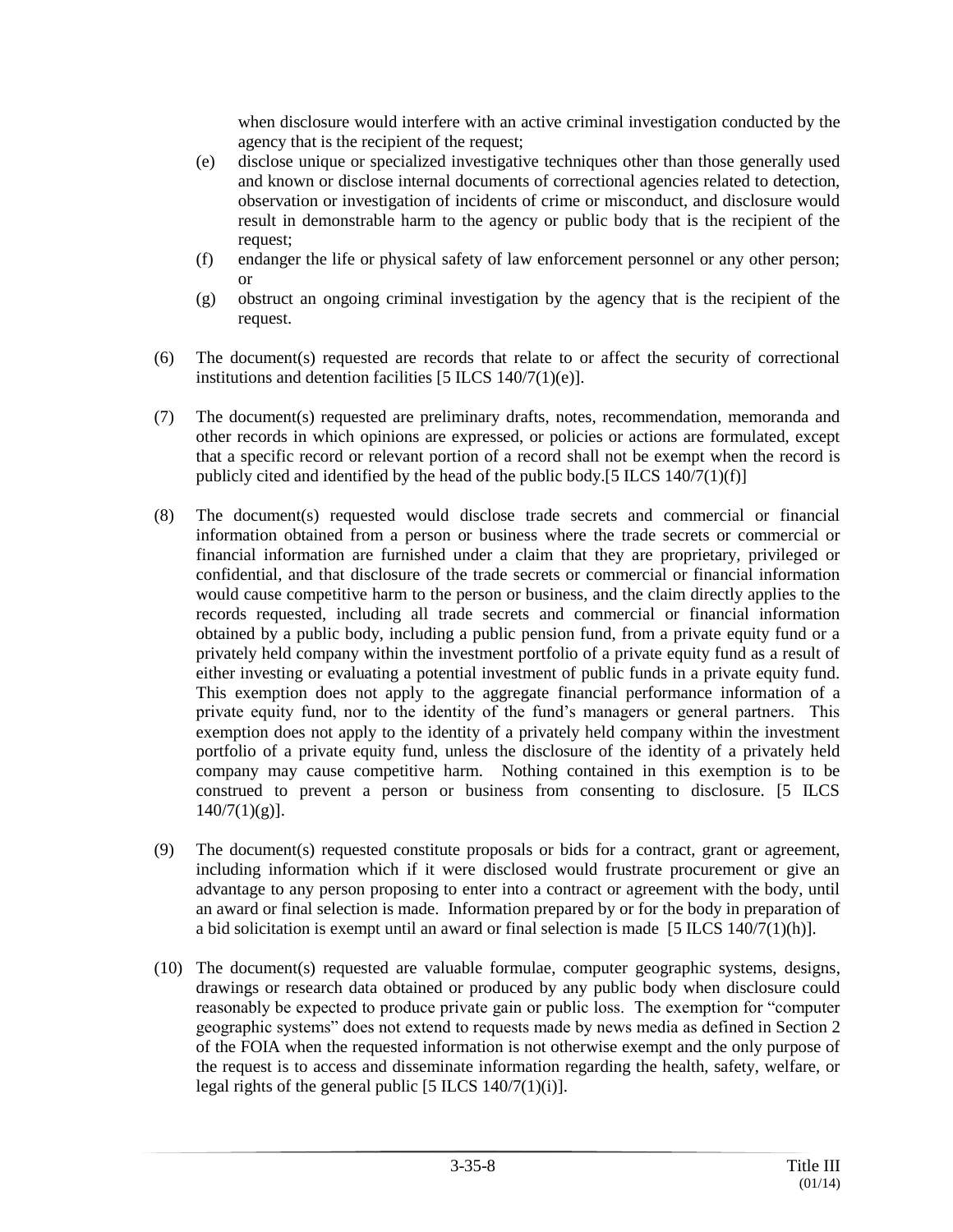- (11) The document(s) requested are architects' plans, engineers' technical submissions, and other construction related technical documents for projects not constructed or developed in whole or in part with public funds and the same for projects constructed or developed with public funds, including but not limited to power generating and distribution stations and other transmission and distribution facilities, water treatment facilities, airport facilities, sport stadiums, convention centers, and all government owned, operated, or occupied buildings, but only to the extent that disclosure would compromise security. [5 ILCS  $140/7(1)(k)$ ].
- (12) The document(s) requested are minutes of meetings of public bodies closed to the public as provided in the Open Meetings Act until the public body makes the minutes available to the public under Section 2.06 of the Open Meetings Act [5 ILCS 140/7(1)(1)].
- (13) The document(s) requested constitute or reflect communications between a public body and an attorney or auditor representing the public body that would not be subject to discovery in litigation, and materials prepared or compiled by or for a public body in anticipation of a criminal, civil or administrative proceeding upon the request of an attorney advising the public body, and materials prepared or compiled with respect to internal audits of public bodies [5 ILCS 140/7(1)(m)].
- (14) The document(s) requested are records relating to a public body's adjudication of employee grievances or disciplinary cases, but this exemption does not extend to the final outcome of cases in which discipline is imposed  $[5$  ILCS  $140/7(1)(n)$ ].
- (15) The document(s) requested relate to administrative or technical information associated with automated data processing operations, including but not limited to software, operating protocols, computer program abstracts, file layouts, source listings, object modules, load modules, user guides, documentation pertaining to all logical and physical design of computerized systems, employee manuals, and any other information that, if disclosed, would jeopardize the security of the system or its data or the security of materials under this exemption  $[5$  ILCS  $140/7(1)(o)$ ].
- (16) The document(s) requested relate to records relating to collective negotiating matters between public bodies and their employees or representatives, but any final contract or agreement is subject to inspection and copying  $[5 \text{ ILCS } 140/7(1)(p)].$
- (17) The document(s) requested relate to test questions, scoring keys, and other examination data used to determine the qualifications of an applicant for a license or employment [5 ILCS  $140/7(1)(q)$ ].
- (18) The document(s) requested relate to records, documents and information relating to real estate purchase negotiations until those negotiations have been completed or otherwise terminated. With regard to a parcel involved in a pending or actually and reasonably contemplated eminent domain proceeding under the Eminent Domain Act, records, documents and information relating to that parcel are exempt except as may be allowed under discovery rules adopted by the Illinois Supreme Court. The records, documents and information relating to a real estate sale are exempt until a sale is consummated [5 ILCS  $140/7(1)(r)$ .
- (19) The document(s) requested relate to any and all proprietary information and records related to the operation of an intergovernmental risk management association or self-insurance pool or jointly self-administered health and accident cooperative or pool, including any claims, loss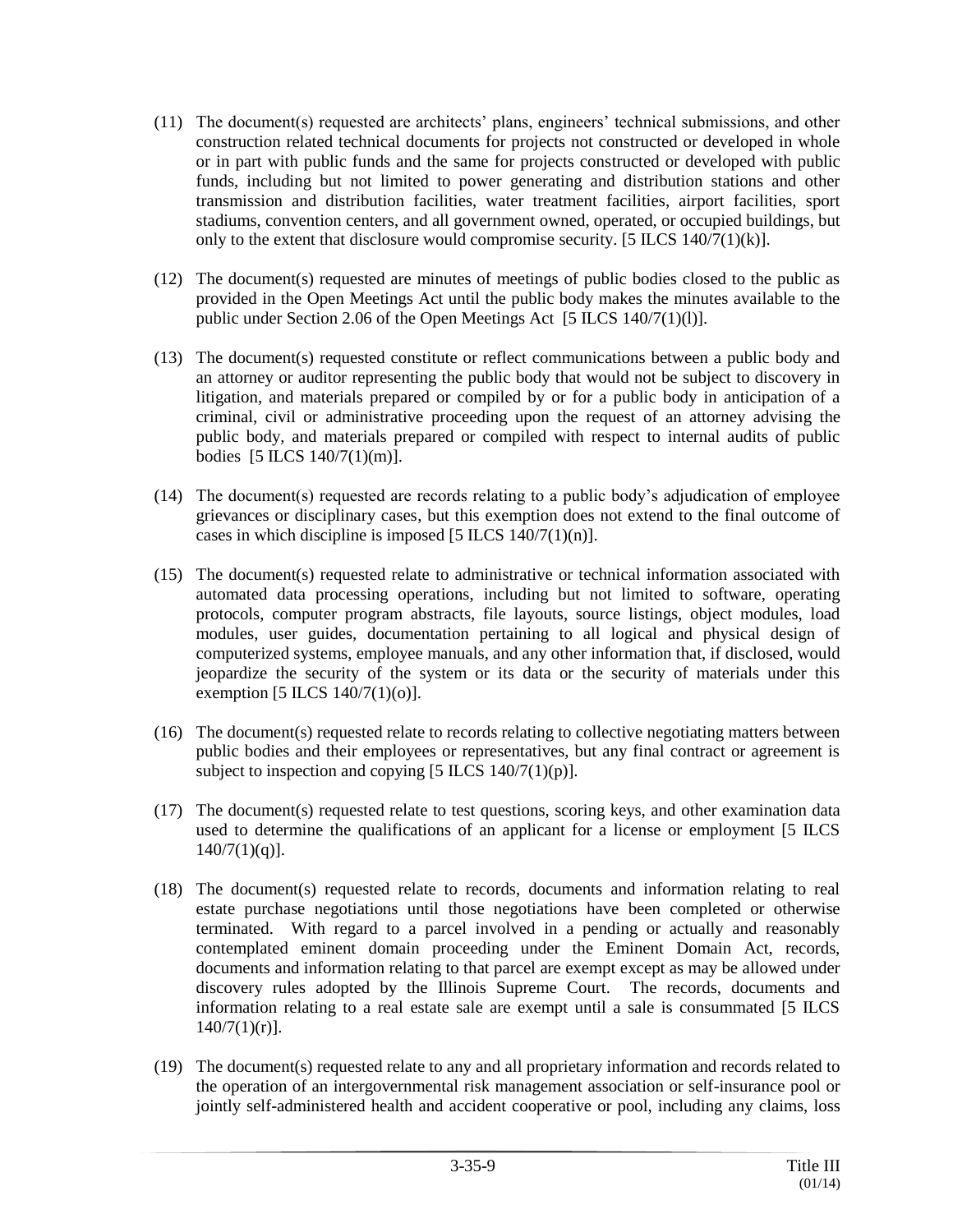or risk management information, records, data, advice or communications [5 ILCS  $140/7(1)(s)$ ].

- (20) The document(s) requested relate to information contained in or related to examination, operating, or condition reports prepared by, on behalf of, or for the use of a public body responsible for the regulation or supervision of financial institutions or insurance companies, unless disclosure is otherwise required by State law  $[5$  ILCS  $140/7(1)(t)$ ].
- (21) The document(s) requested relate to information that would disclose or might lead to the disclosure of secret or confidential information, codes, algorithms, programs, or private keys intended to be used to create electronic or digital signatures under the Electronic Commerce Security Act [5 ILCS 140/7(1)(u)].
- (22) The document(s) requested relate to vulnerability assessments, security measures, and response policies or plans that are designed to identify, prevent, or respond to potential attacks upon a community's population or systems, facilities, or installations, the destruction or contamination of which would constitute a clear and present danger to the health or safety of the community, but only to the extent that disclosure could reasonably be expected to jeopardize the effectiveness of the measures or the safety of the personnel who implement them or the public. Information under this exemption may include such things as details pertaining to the mobilization or deployment of personnel or equipment, to the operation of communication systems or protocols, or to tactical operations  $[5 \text{ ILCS } 140/7(1)(v)].$
- (23) The document(s) requested relate to maps and other records regarding the location or security of generation, transmission, distribution, storage, gathering, treatment, or switching facilities owned by a utility, by a power generator, or by the Illinois Power Agency [5 ILCS  $140/7(1)(x)$ ].
- (24) The document(s) requested relate to information contained in or related to proposals, bids, or negotiations related to electric power procurement under Section 1-75 of the Illinois Power Agency Act and Section 16-111.5 of the Public Utilities Act that is determined to be confidential and proprietary by the Illinois Power Agency or by the Illinois Commerce Commission  $[5$  ILCS  $140/7(1)(y)$ ].
- (25) The document(s) requested relate to the names, addresses, or other personal information of persons who are minors and are also participants and registrants in programs of park districts, forest preserve districts, conservation districts, recreation agencies, and special recreation associations [5 ILCS 140/7(1)(dd)] (P.A. 97-0385).
- (26) The document(s) requested relate to the names, addresses, or other personal information of participants and registrants in programs of park districts, forest preserve districts, conservation districts, recreation agencies, and special recreation associations where such programs are targeted primarily to minors [5 ILCS 140/7(1)(ee)] (P.A. 97-0385).
- (27) The document(s) requested relate to one or more of the following statutory exemptions to the extent provided for by such specific statute(s):
	- (a) Firm performance evaluations under Section 55 of the Architectural, Engineering, and Land Surveying Qualifications Based Selection Act;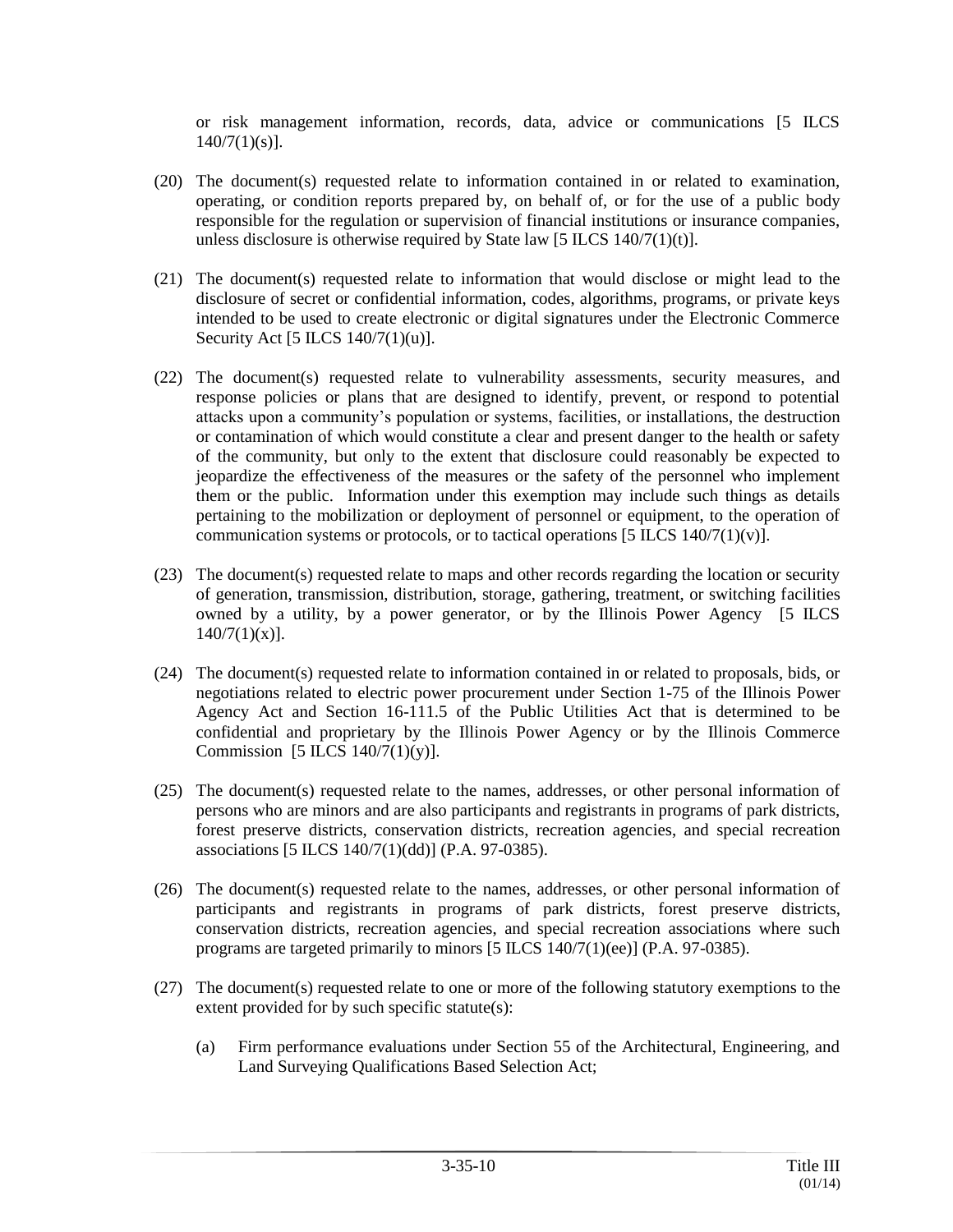- (b) Information contained in a local emergency energy plan submitted to a municipality in accordance with a local emergency energy plan ordinance that is adopted under Section 11-21.5-5 of the Illinois Municipal Code;
- (c) Information and data concerning the distribution of surcharge moneys collected and remitted by wireless carriers under the Wireless Emergency Telephone Safety Act;
- (d) Law enforcement officer identification information or driver identification information compiled by a law enforcement agency or the Department of Transportation under Section 11-212 of the Illinois Vehicle Code;
- (e) Records and information provided to a residential health care facility resident sexual assault and death review team or the Executive Council under the Abuse Prevention Review Team Act;
- (f) Information that is prohibited from being disclosed under Section 4 of the Illinois Health and Hazardous Substances Registry Act;
- (g) Security portions of system safety program plans, investigation reports, surveys, schedules, lists, data, or information compiled, collected, or prepared by or for the Regional Transportation Authority under Section 2.11 of the Regional Transportation Authority Act or the St. Clair County Transit District under the Bi-State Transit Safety Act;
- (h) Information prohibited from being disclosed by the Personnel Records Review Act;
- (i) Information prohibited from being disclosed by the Illinois School Student Records Act;
- (j) Information the disclosure of which is restricted under Section 5-108 of the Public Utilities Act.
- (k) Names and information of people who have applied for or received Firearm Owner's Identification ("FOID") Cards under the Firearm Owners Identification Card Act (P.A. 097-0080).
	- $[5$  ILCS 140/7.5(f),(i),(i),(k),(l),(o),(p),(q),(r),(s),(v)]
- (l) Personally identifiable information which is exempted from disclosure under Subsection (g) of Section 19.1 of the Illinois Toll Highway Act. (P.A. 97-0342)

### **§35.09: DENIAL OF RECORDS; REQUEST FOR REVIEW BY PUBLIC ACCESS COUNSELOR ("PAC"):**

- (A) If information is requested for a commercial purpose, and the request is denied by the Village, the requester may not file a request for review with the Public Access Counselor ("PAC").
- (B) If a request for information is treated by the Village as a request for a commercial purpose and the request is denied by the Village, the requester may file a request for review with the PAC for the limited purpose of reviewing whether the Village properly determined that the request was made for a commercial purpose.

## **§35.10: DENIAL OF RECORDS; EXEMPTION(S):**

If requested information cannot be released due to its exempt nature, or if a request is unduly burdensome, the FOIA Officer, or his or her designee, shall complete a "Denial of Request for Records" form and mail same to the requester along with a blank "Notice of Appeal" form. The Denial of Request for Records form shall include: (i) the decision to deny the request; (ii) the reasons for the denial, including a detailed factual basis for the application of any exemption claimed; (iii) the names and titles or positions of each person responsible for the denial; (iv) the right to review by the Public Access